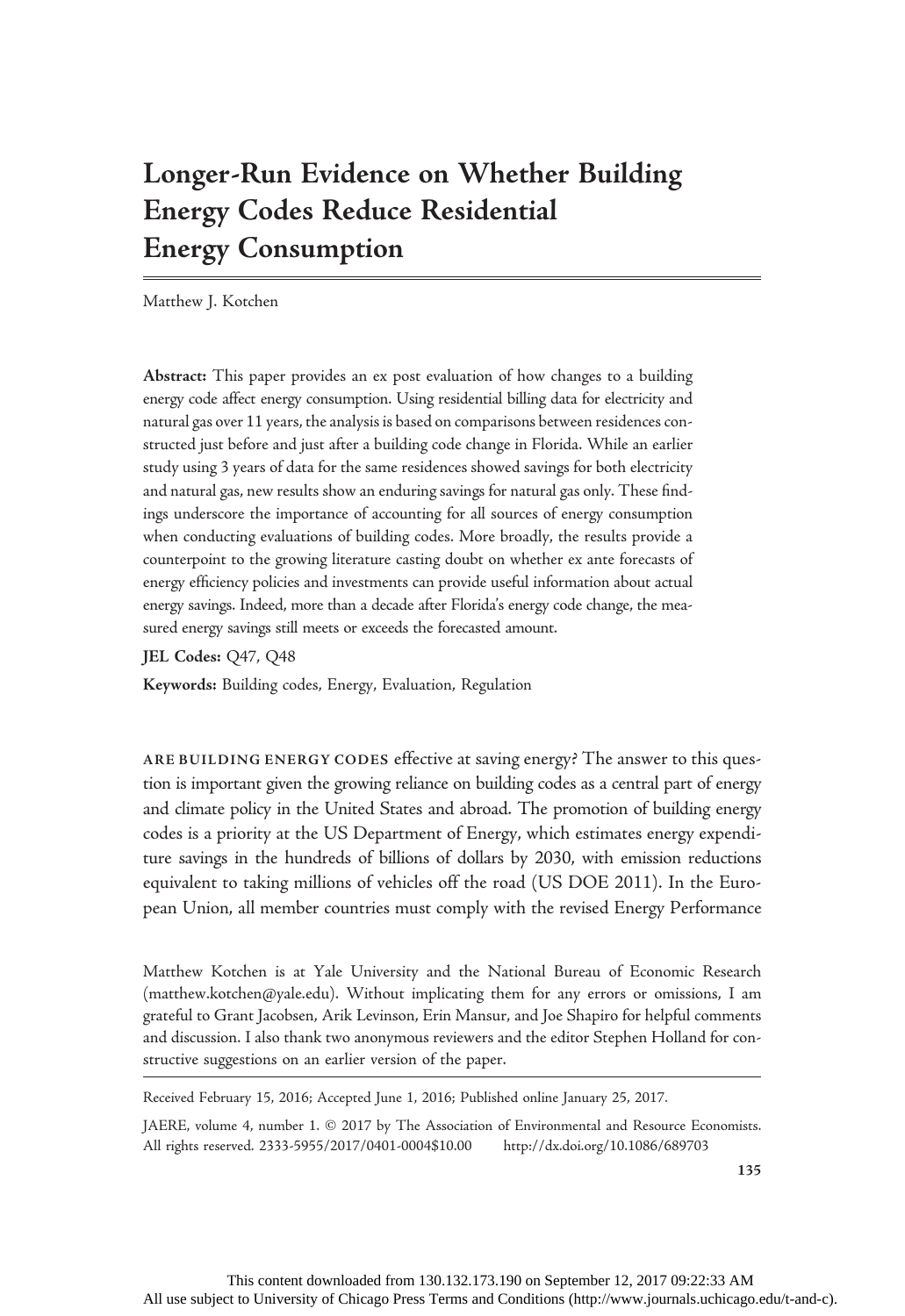of Buildings Directive that seeks to promote energy efficiency and help meet the EU's greenhouse gas emissions targets (European Union 2012). Despite the growing emphasis on building codes as a regulatory instrument, our understanding of the actual impacts on energy consumption remains thin. There are only a handful of peer reviewed studies that seek to evaluate the extent to which building energy codes affect construction practices and energy consumption, and among these studies the results are quite mixed.<sup>1</sup>

In one of the more recent papers, Jacobsen and Kotchen (2013) study the effects of a change in Florida's building code using residential billing data for electricity and natural gas. Their study is based on a comparison between residences in Gainesville, Florida, that were constructed just before and just after an increase in the stringency of Florida's energy code in 2002. Jacobsen and Kotchen find that the code change caused a 4% decrease in electricity consumption and a 6% decrease in natural gas consumption, and these savings were close to those predicted ex ante for the code change. They also find that energy consumption in post-code change residences is less responsive to weather shocks in ways consistent with greater energy efficiency and that the social and private payback periods for code compliance range between 3.5 and 6.4 years, respectively.

Even more recently, Levinson (2014) studies the effect of building energy codes on electricity consumption in California. Despite the fact that California is often perceived as a model state promoting energy-efficient buildings, Levinson (2014) finds little evidence that building codes have anything close to the anticipated effect on residential electricity consumption.<sup>2</sup> An important aspect of Levinson's contribution is the careful attention given to building age as a distinct feature from building vintage with respect to codes. He shows that newer homes consume less electricity simply because they are new, and this observation can be problematic for reliably estimating the effect of building codes. Hence careful methods are needed to separate age from vintage effects, that is, older and newer homes from those built before or after a building code change.

The potential importance of a newness effect raises questions about Jacobsen and Kotchen's research design and findings in Florida. Did the post-code-change residences consume less energy simply because they were new? And, over time, will the energy consumption of post-code-change residences more closely resemble the pre-code-change residences as the differences in age reflect less of a newness effect? Indeed, Levinson (2014, 8) writes, "I suspect if we revisited those Gainesville homes today, 10 years later,

<sup>1.</sup> Studies that focus explicitly on the effects of regulatory building codes include Horowitz and Haeri (1990), Jaffe and Stavins (1995), Aroonruengsawat et al. (2012), Costa and Kahn (2010), Jacobsen and Kotchen (2013), and Levinson (2014).

<sup>2.</sup> Levinson's (2014) paper has received a substantial amount of media attention given its counterintuitive finding. Readers may find of interest a 30-minute Freakonomics podcast dedicated to the paper at http://freakonomics.com/tag/arik-levinson/.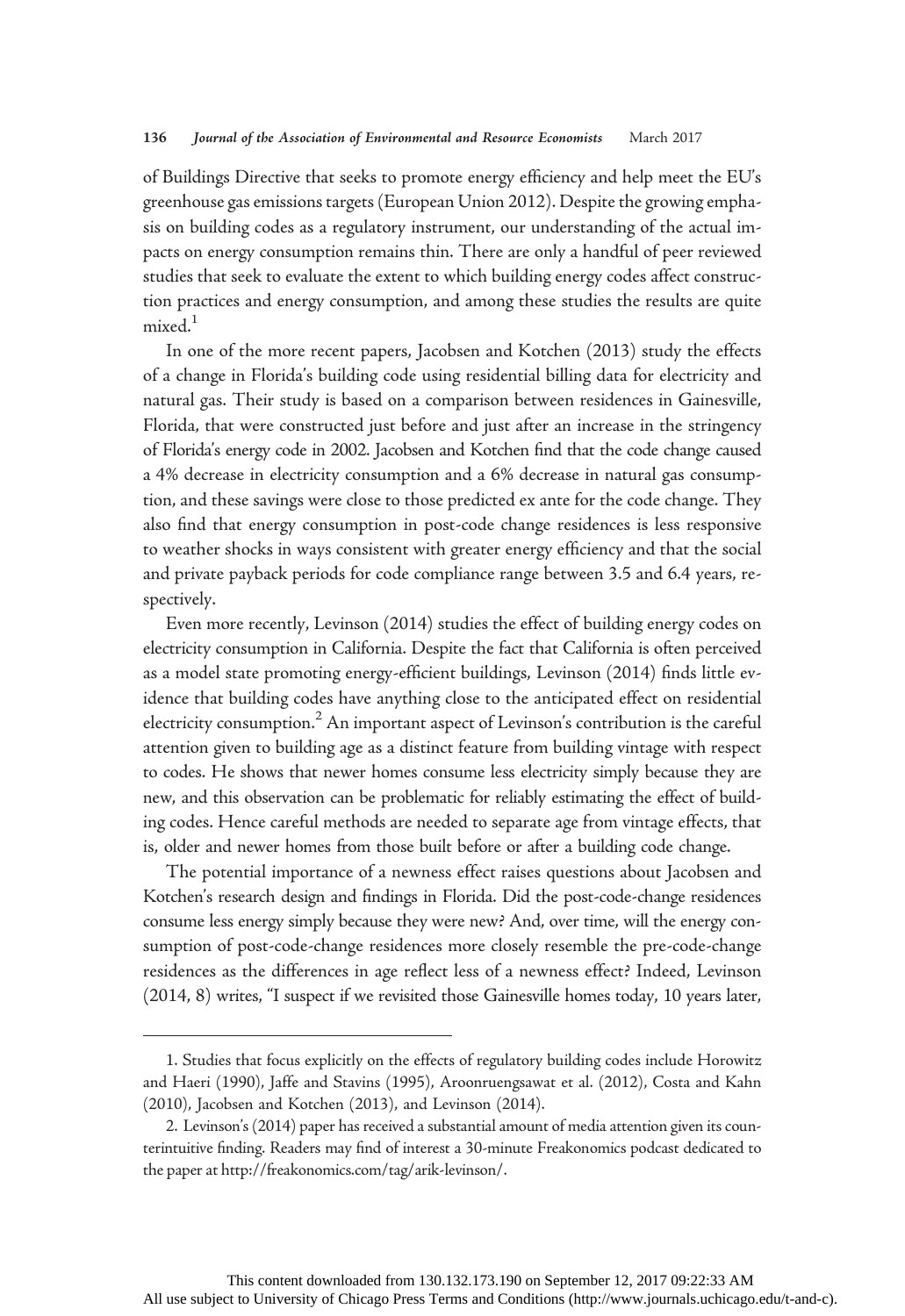we would find no difference in energy use for households built before and after the 2002 code change."

This conjecture is the starting point for the present paper. I test whether Jacobsen and Kotchen's findings still hold 11 years after the building code change. This is important for at least two reasons. First, Jacobsen and Kotchen's approach provides a clear identification strategy for estimating building code effects, and their results are some of the very few that find an effect. Knowing whether the results endure is therefore highly policy relevant. Second, regarding energy efficiency investments more generally, a growing literature finds that ex ante engineering studies significantly overestimate realized savings in ex post evaluations.<sup>3</sup> Yet Jacobsen and Kotchen's study provides a counterpoint in the important context of building codes. Because they find that the engineering forecasts are in line with the estimated savings, the question is whether or not the results hold up.

This paper also contributes with new insight about the effect of building codes on energy consumption over time and how future studies should approach ex post evaluations. The results do not yield a simple yes or no to an enduring building code effect. There are differences between the results for electricity and natural gas. While the initial estimates of the building code effect on electricity consumption diminish over time, the original results for natural gas underestimate the longer-term energy savings. Nevertheless, the overall net effect on energy consumption in a combined measure of million British thermal units indicates a rather consistent level of code-induced energy savings over the 11-year period. Together, the results highlight the importance of not focusing exclusively on electricity consumption—as most studies have done—and for waiting a few years after an energy code change to begin evaluation.

### 1. EMPIRICAL SETTING AND DATA COLLECTION

Florida's residential building code that took effect in March 2002 included provisions to strengthen the energy efficiency of newly constructed houses. The new requirements focused on energy used for space heating, space cooling, and water heating.<sup>4</sup> To evaluate the effect of the code on residential energy consumption, Jacobsen and Kotchen use monthly billing data on electricity and natural gas consumption for residences in Gainesville, Florida. They focus on residences constructed 3 years before and 3 years after the building code change. A unique feature of their data set is that billing data were combined with information about the physical characteristics of each residence, in addition to monthly weather data.

<sup>3.</sup> Examples include Dubin, Meidema, and Chandran (1986), Metcalf and Hassett (1999), and Fowlie, Greenstone, and Wolfram (2015). The general issues are also reviewed in Allcott and Greenstone (2012), Gillingham and Palmer (2014), and Gerarden et al. (2015).

<sup>4.</sup> See Jacobsen and Kotchen (2013) for a detailed description of specific changes to the 2002 code and methods of compliance.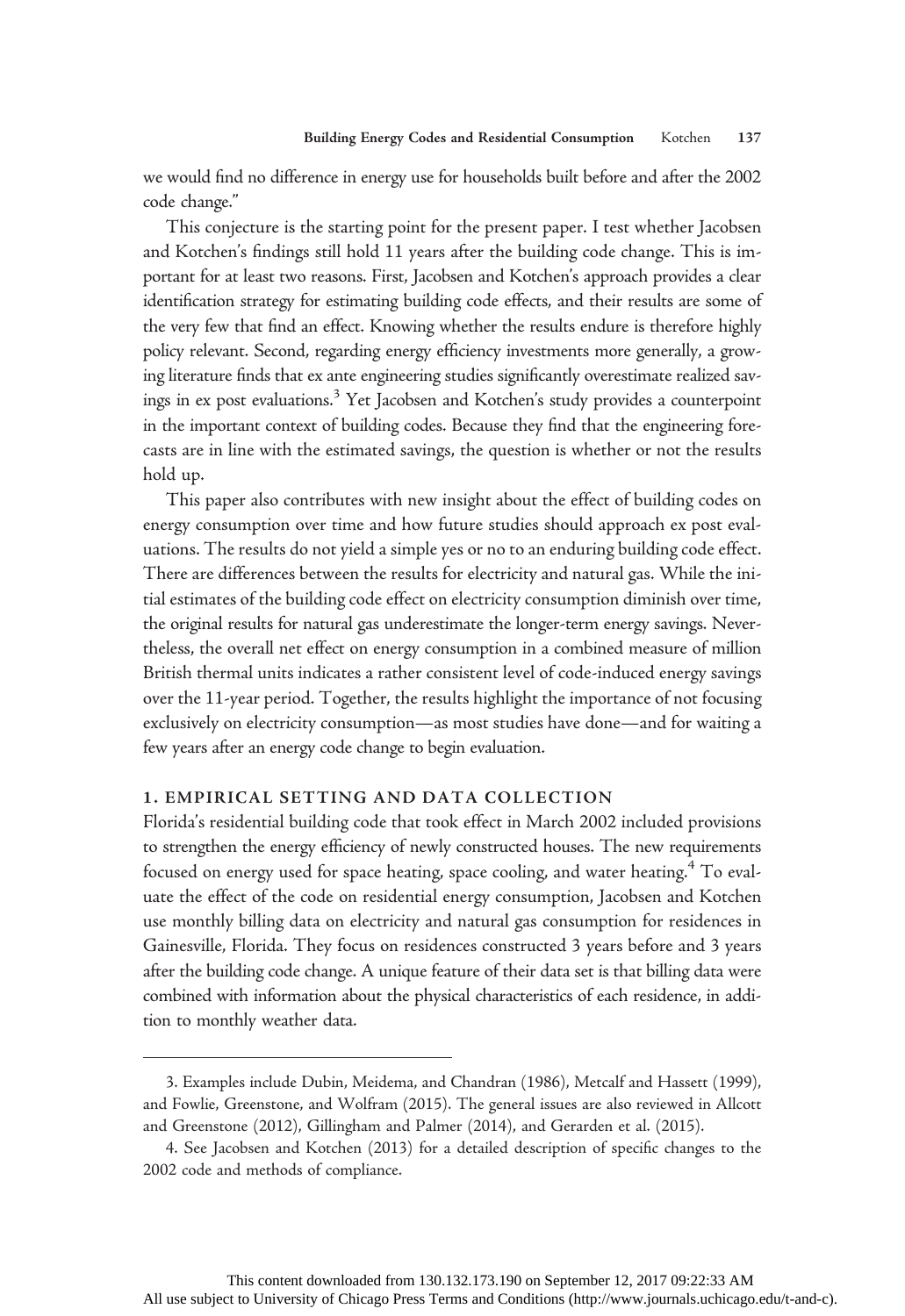| Code change<br>Year built<br>2002<br>$1999 - 2001$<br>Before code-change<br>(1,293 residences) | Year built<br>$2003 - 2005$<br>After code-change<br>(946 residences)     |                                                                          |
|------------------------------------------------------------------------------------------------|--------------------------------------------------------------------------|--------------------------------------------------------------------------|
|                                                                                                | Original data<br>$2004 - 2006$<br>Billing/weather data<br>All residences | Expanded data<br>$2007 - 2014$<br>Billing/weather data<br>All residences |

138 Journal of the Association of Environmental and Resource Economists March 2017

Figure 1. Before and after code change residences, and the original and expanded data set

Figure 1 illustrates the basic research design, the original data set, and the expanded data set used in the present paper. Before code change residences (BCCRs) were built in the years 1999–2001, and after code change residences (ACCRs) were built in the years 2003–5.<sup>5</sup> Unless otherwise indicated, residences built in 2002 are excluded from the analysis because they cannot be clearly identified as having been subject to the before or after code change requirements. Jacobsen and Kotchen used billing data for the years 2004–6 to test for differences in energy consumption between the before and after code change residences. In this paper, I use an expanded data set that includes billing and weather data for the additional years 2007–14, yielding a total of 11 years of energy consumption data after the building code change. Importantly, the additional billing data are for the identical set of before and after code change residences.

Most of the expanded data are from the same sources. Billing data were obtained from Gainesville-green.com, and weather data on monthly average cooling degree days (ACDD) and average heating degree days (AHDD) were obtained for the weather station located at the Gainesville Regional Airport.<sup>6</sup> The new data were merged with the original to form a monthly panel from January 2004 through December 2014 for 2,239

<sup>5.</sup> Residences are partitioned as BCCRs or ACCRs based on the observed effective year built (EYB) as it relates to the timing of energy code compliance at the time the residence received its permits (for further details, see Jacobsen and Kotchen 2013). To ensure that only newly constructed residences are included, any residence is dropped from the analysis if it had a utility bill on record prior to the EYB, as this would indicate remodeling rather than new construction.

<sup>6.</sup> One difference in the source of data was necessary because natural gas data were not fully up to date at Gainesville-green.com. I obtained natural gas billing data from October 2013 through December 2014 directly from the Gainesville Regional Utilities (GRU), which makes all billing data publicly available for the two most recent years and ultimately provides the source for updating Gainesville-green.com.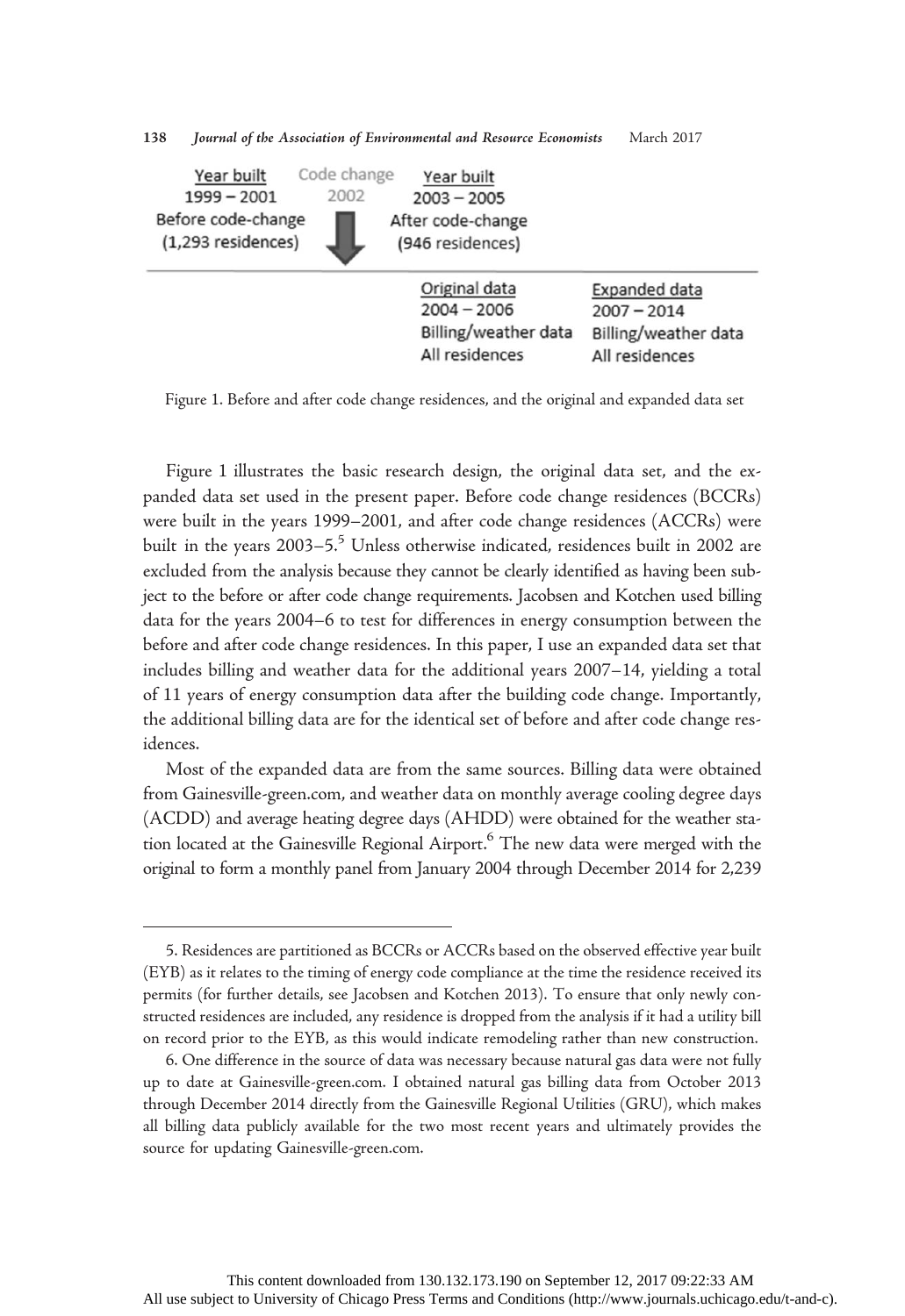

Figure 2. Average monthly electricity and natural gas consumption and cooling and heating degree days from 2004 to 2014, with months May–October shaded each year.

residences, of which there are 1,293 BCCRs and 946 ACCRs.<sup>7</sup> The time-invariant variables on the physical characteristics of each residence are square footage; number of bathrooms, bedrooms, and floors; and indicators for central air conditioning and a shingled roof.<sup>8</sup>

The top panel of figure 2 shows the average monthly electricity and natural gas consumption for all residences from January 2004 through December 2014. The hotter months of the year—May through October—are shaded in the figure. There is a clear pattern where electricity consumption is higher during the summer months when de-

<sup>7.</sup> Two areas of missing billing data are for the majority of residences between April 2007 and February 2008, and natural gas data for all residences in July 2014. Attempts to obtain the missing data from GRU have been unsuccessful. In what follows, I include all of the available data in the analysis, but all results are robust to dropping the months where there are missing data.

<sup>8.</sup> Summary statistics for residence characteristics remain unchanged from Jacobsen and Kotchen's original analysis (see Jacobsen and Kotchen 2013, tables 1, 2). The only difference with a potentially meaningful magnitude and statistical significance is that ACCRs are 4.5% smaller.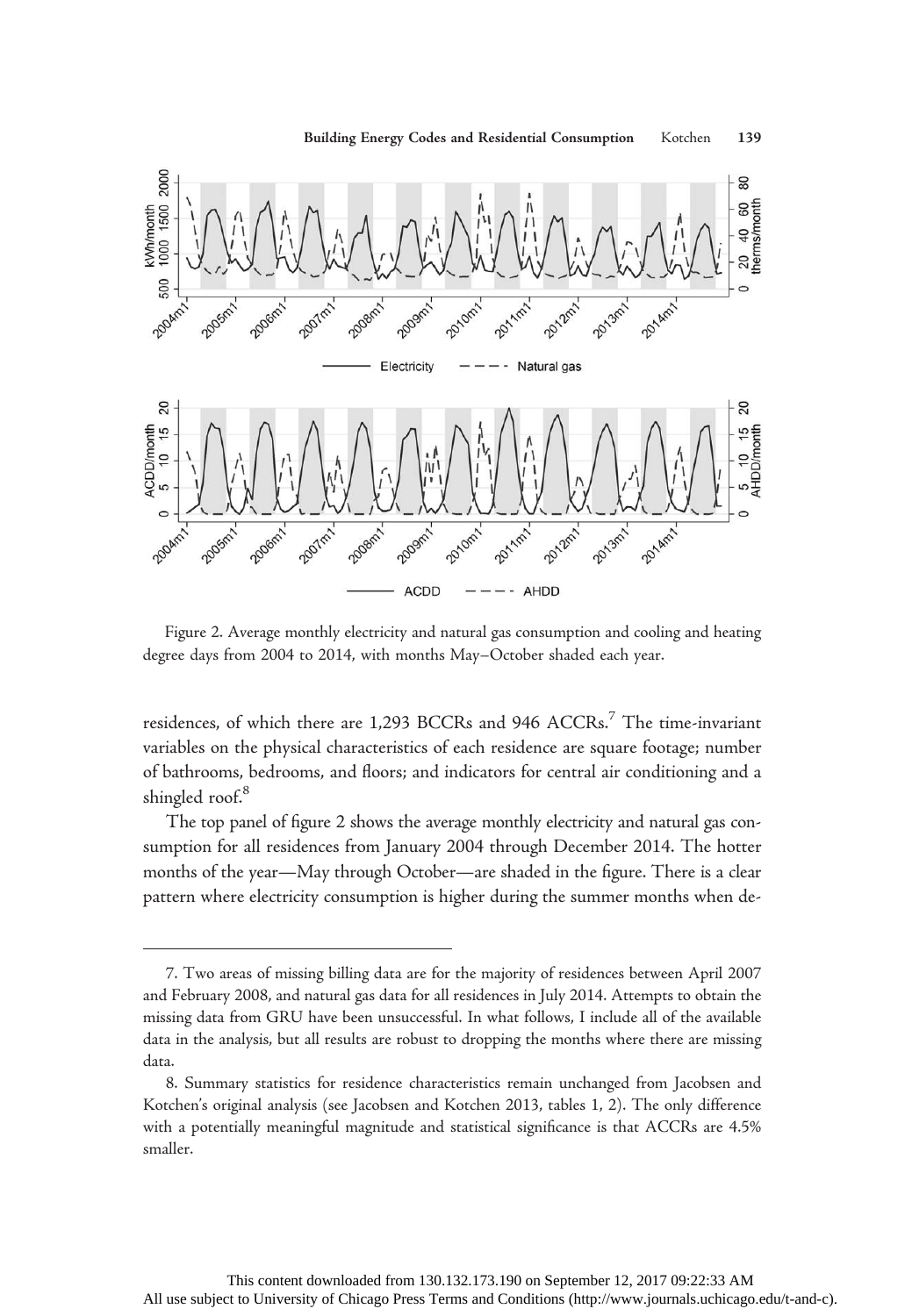mand for air conditioning is greater, and natural gas consumption is higher during winter months when demand for heating is greater. The bottom panel of figure 2 shows the patterns of monthly ACDD and AHDD based on the standard 65° Fahrenheit threshold. Comparisons between the panels of figure 2 reveal how electricity demand closely follows cooling degree days, while natural gas follows heating degree days.

# 2. BEFORE AND AFTER CODE CHANGE COMPARISONS

#### 2.1. Overall Differences

The key estimates from Jacobsen and Kotchen are regression-based, average differences in electricity and natural gas consumption between before and after code change residences. The preferred specification is

$$
Y_{ijt} = \delta CodeChange_i + \beta X_i + v_{jt} + \varepsilon_{ijt}, \qquad (1)
$$

where the dependent variable represents consumption of either electricity (kilowatt hours, kWhs) or natural gas (therms) in residence *i*, zip code *j*, and month *t*; CodeChange<sub>i</sub> is an indicator for whether a residence was built after the code change;  $X_i$  is a vector of the observable residence characteristics;  $v_{it}$  represents zip code by month-year fixed effects; and  $\varepsilon_{\text{fit}}$  is an error term. The residence characteristics included in the model are the natural log of square footage, an indicator for central air conditioning, an indicator for a shingled roof, and categorical variables for the number of bathrooms, bedrooms, and stories.<sup>9</sup> When reporting results for this model, and all others throughout the paper, I use standard errors that are clustered at the residence level.<sup>10</sup>

Table 1 reproduces Jacobsen and Kotchen's results with the original 2004–6 data for electricity and natural gas in the first column. I report the coefficients of interest, the δ's, along with the mean monthly consumption and percentage difference between before- and after-code-change residences. Jacobsen and Kotchen found that ACCRs consumed 4.27% less electricity and 6.67% less natural gas. The second column of table 1 reports analogous results using the expanded data set through 2014. With the longer span of data, the difference in electricity consumption between before- and aftercode-change residences is no longer statistically significant and has a point estimate very close to zero. Levinson's (2014) conjecture is therefore consistent with the data for electricity; however, the pattern is very different for natural gas. The difference in natural gas consumption between before- and after-code-change residences for the ini-

<sup>9.</sup> Jacobsen and Kotchen also estimate models that include simply month-year fixed effects. Unless otherwise indicated, I focus throughout this paper on models with zip code by monthyear fixed effects because they are less restrictive and therefore preferred.

<sup>10.</sup> In an appendix, available online, I discuss alternative specifications to estimate overall building code differences that account explicitly for residence age. I report selected results and explain why the models are not the preferred specifications for this particular analysis.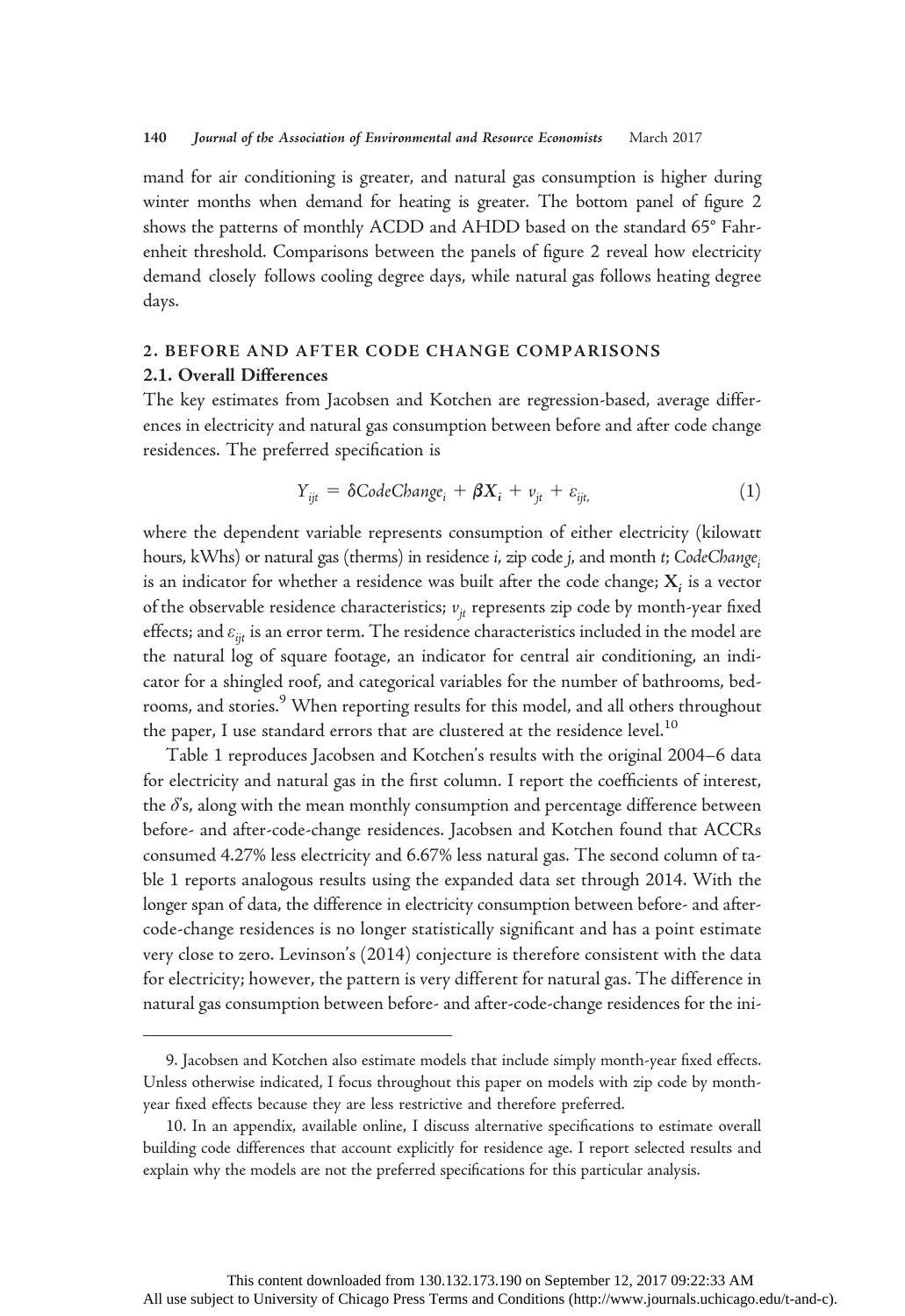|                    | Original 2004-6 | All Data 2004-14 |
|--------------------|-----------------|------------------|
| Electricity:       |                 |                  |
| Code change        | $-48.922***$    | $-.502$          |
|                    | (20.295)        | (15.651)         |
| Mean kWh/month     | 1,146.4         | 1,049.1          |
| Percent difference | $-4.27%$        | $-.05%$          |
| Observations       | 64,471          | 256,635          |
| Natural gas:       |                 |                  |
| Code change        | $-1.572**$      | $-2.875***$      |
|                    | (.704)          | (.537)           |
| Mean therms/month  | 23.6            | 21.3             |
| Percent difference | $-6.67%$        | $-13.5%$         |
| Observations       | 64,471          | 254,467          |
| Combined mmBtu:    |                 |                  |
| Code change        | $-.324***$      | $-.290***$       |
|                    | (.109)          | (.080)           |
| Mean mmBtu/month   | 6.3             | 5.7              |
| Percent difference | $-5.14%$        | $-5.09\%$        |
| Observations       | 64,471          | 254,467          |
|                    |                 |                  |

Table 1. Average Differences in Energy Consumption between Beforeand After-Code-Change Residences

Note. Each coefficient is from a different regression model that includes residence characteristics and zip code × month-year fixed effects. Standard errors in parentheses are clustered at the residence level.

\*  $p < .10$ . \*\*  $p < .05$ . \*\*\*  $p < .01$ .

tial 2004–6 period provides an underestimate of the difference over the whole period through 2014. Using the full series of data, I find that ACCRs use 13.5% less natural gas on average—double the initial estimate, and with a high level of statistical significance.

The bottom panel of table 1 reports the results of new models that combine electricity and natural gas into a single measure of overall energy consumption, quantified as millions of British thermal units  $(mmBtu)$ .<sup>11</sup> Combining electricity and natural gas into a single measure of energy consumption has the advantage of estimating an overall effect that accounts for potential substitution between energy sources. The focus on overall energy use is also more appropriate for a performance-based code, such as Florida's, where builders can trade off among different energy options. Because com-

<sup>11.</sup> The exact conversion is based on mmBtu =  $0.0034121416 \times$  kWhs + 0.1  $\times$  therms.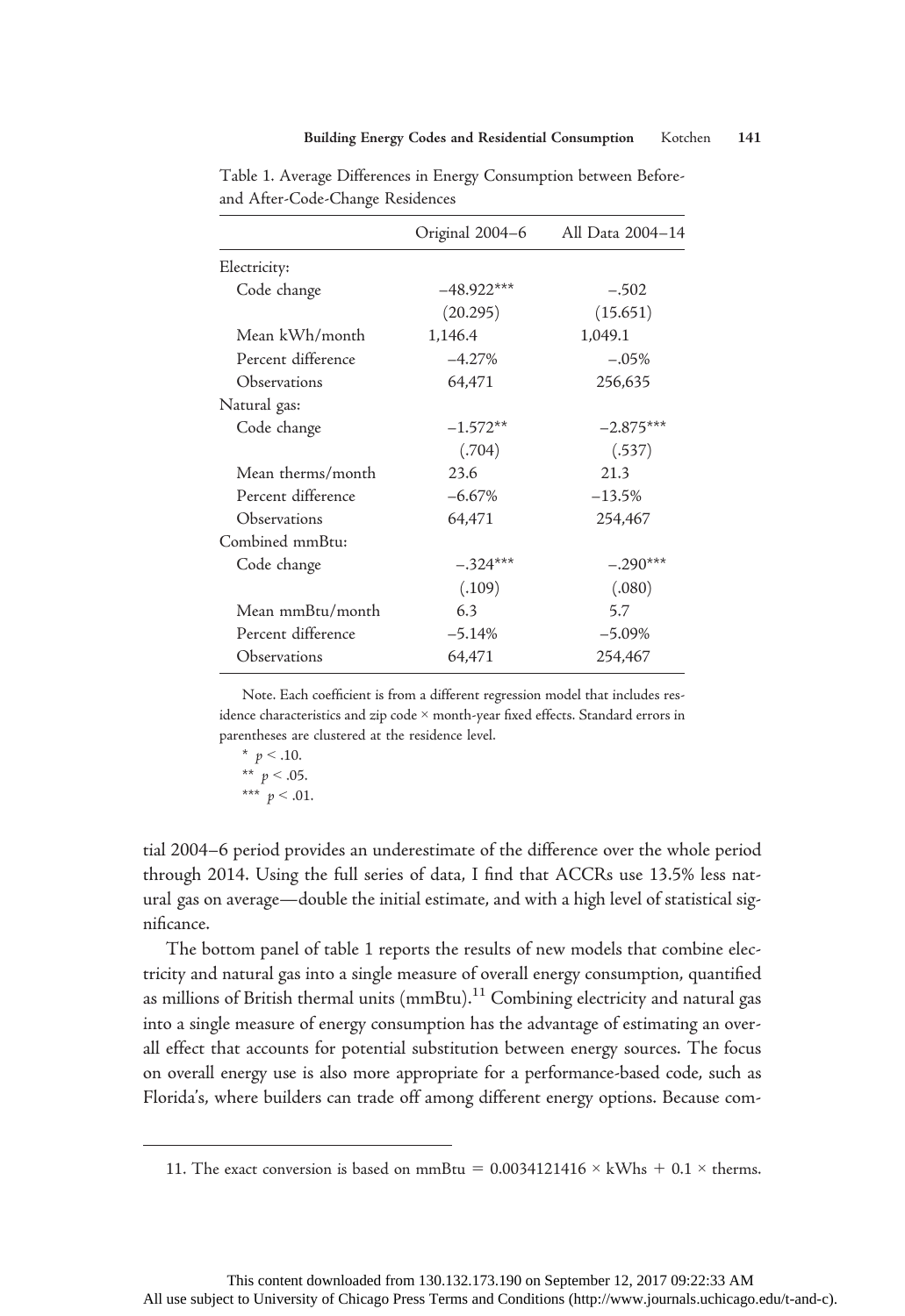pliance is based on an overall rating, rather than conforming to specific requirements, there is no reason to expect that consumption of both electricity and natural gas would necessarily decrease. These results indicate that for the initial period of 2004–6, ACCRs consume 5.14% less energy overall, and the difference is highly statistically significant. Then, when using all the data through 2014, the average difference remains nearly identical, at 5.09% with the same level of statistical significance.

The focus here is on energy consumption because building energy codes have saving energy as the primary objective. But other outcomes are of interest as well, such as cost savings and carbon dioxide  $(CO<sub>2</sub>)$  emissions. Combining electricity and natural gas consumption into mmBTUs is essentially a weighting between the two sources of residential energy use. Combining consumption into monthly energy expenditures and  $CO<sub>2</sub>$ are alternative approaches that I consider to estimate overall average differences between BCCRs and ACCRs.<sup>12</sup>

Table 2 reports the key coefficients from estimating (1) with the different dependent variables and all of the data from 2004 to 2014. The percentage changes in expenditures for electricity and natural gas are very close to the estimates for the change in consumption. They differ only because the rate schedules are nonlinear. The  $CO<sub>2</sub>$ emissions are, however, a linear function of consumption, so these percentage changes are identical to those in table 1. The combined estimates for expenditures and emissions have a lower magnitude than those for consumption and are not statistically different from zero. This difference occurs because the expenditure and emission weighting places relatively more weight on electricity than the weighting for mmBTU. Hence, while there is statistically significant evidence of energy savings, the evidence is weaker for savings on utility bills and reducing  $CO<sub>2</sub>$  emissions.

#### 2.2. Differences by Effective Year Built

The previous estimates are for overall differences in energy consumption between BCCRs and ACCRs. As shown in figure 1, residences are partitioned into the two groups by their effective year built (EYB). The overall estimate can therefore be decomposed further into average differences by EYB. This is useful for examining potential differences

<sup>12.</sup> Expenditures are estimated based on GRU's variable, pre-tax price schedules in 2014. After several attempts, I was not able to obtain price schedules for all years, but I have been assured that prices did not change significantly over the 10-year period. Hence using 2014 prices should provide reasonable estimates. For electricity, the increasing block rate is \$0.031 for 0–250 kWh, \$0.042 for 251–750 kWh, and \$0.084 for over 750 kWh, along with \$0.078 for all kWh as a fuel adjustment charge. For natural gas, the rate is \$.502 per therm, plus a gas plant recovery charge of \$0.0556 and a \$0.46 fuel adjustment per therm.  $CO<sub>2</sub>$  emissions for electricity are based on the marginal emission rate of electricity from Graff Zivin, Kotchen, and Mansur (2014) of 1.29 lbs/kWh for the FRCC NERC region, while for natural gas it is the physical relationship of 11.7 lbs/therm.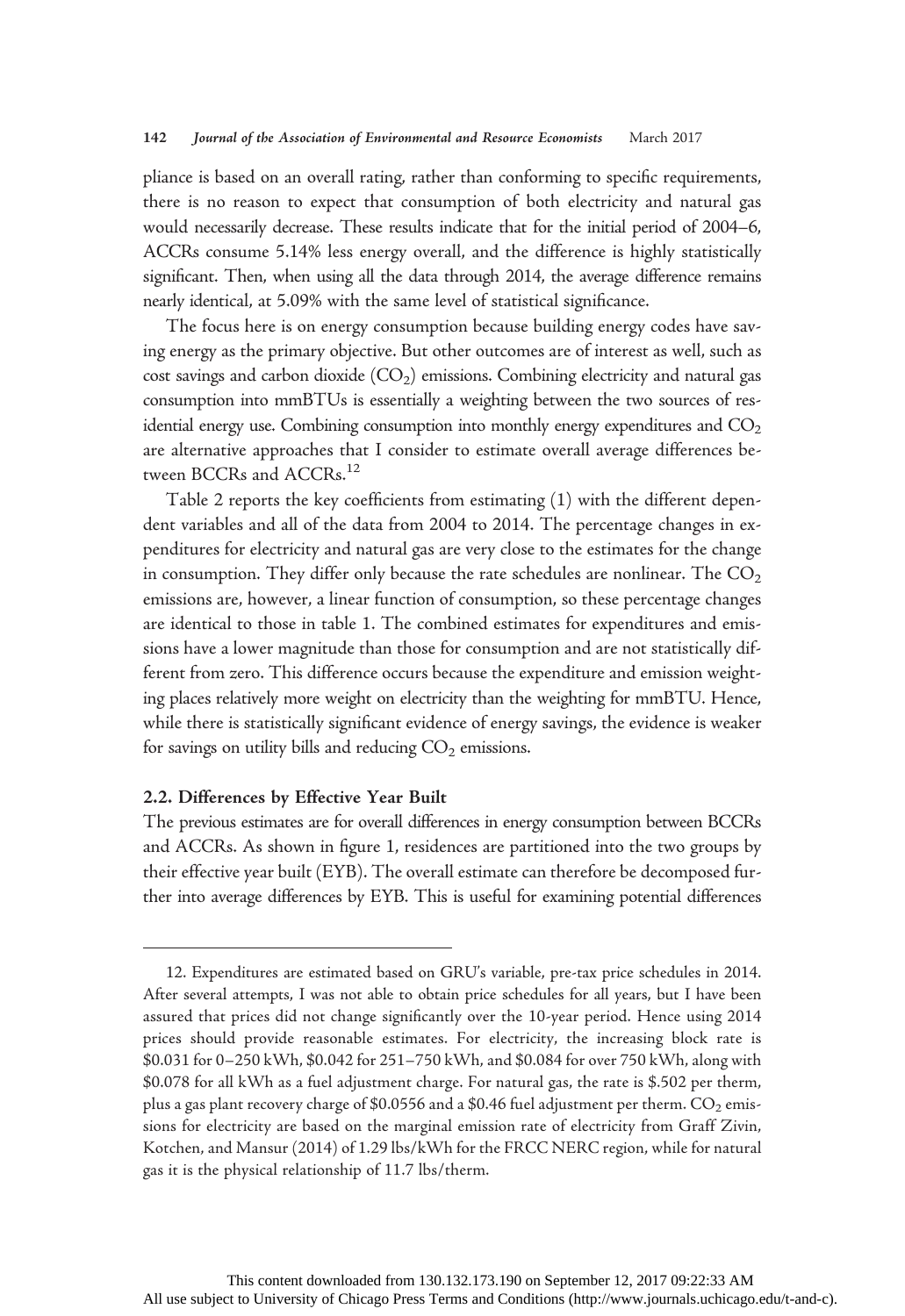|                    | Expenditures | $CO2$ Emissions |
|--------------------|--------------|-----------------|
| Electricity:       |              |                 |
| Code change        | $-.066$      | $-.648$         |
|                    | (2.433)      | (20.190)        |
| Monthly mean       | 140.1        | 1,353.4         |
| Percent difference | $-.05%$      | $-.05%$         |
| Natural gas:       |              |                 |
| Code change        | $-2.926***$  | $-33.636***$    |
|                    | (.547)       | (6.288)         |
| Monthly mean       | 21.7         | 249.0           |
| Percent difference | $-13.4%$     | $-13.5%$        |
| Combined:          |              |                 |
| Code change        | $-3.022$     | $-34.545$       |
|                    | (2.553)      | (21.811)        |
| Monthly mean       | 161.3        | 1,599.2         |
| Percent difference | $-1.87%$     | $-2.2%$         |
|                    |              |                 |

Table 2. Average Differences in Variable Energy Expenditures and CO<sub>2</sub> Emissions between Before- and After-Code-Change Residences

Note. Each coefficient is from a different regression model that includes residence characteristics and zip code × month-year fixed effects. Models have the same number of observations as those indicated in table 1. Standard errors in parentheses are clustered at the residence level.

$$
\begin{array}{c}\n * \quad p < .10. \\
* \quad p < .05.\n\end{array}
$$

\*\*\*  $p < .01$ .

in energy consumption by the age of residences within and between the two groups. Specifically, the model is

$$
Y_{ijt} = \delta E Y B_i + \beta X_i + v_{jt} + \varepsilon_{ijt}, \qquad (2)
$$

which differs from  $(1)$  because  $EYB_i$  is a categorical variable for each effective year built from 1999 through 2005. Jacobsen and Kotchen estimate the same model, and as in the original analysis, I include residences built in 2002 as the omitted category.

Figure 3 illustrates the estimated  $\delta$ s graphically for electricity, natural gas, and combined energy consumption. There is no trend in electricity consumption by effective year built. This result is consistent with no observable, enduring effect of the energy code change on electricity consumption. With natural gas, however, the results are again different. While there is no trend for the BCCRs, consumption is declining for the ACCRs. Yet it appears that it may take a year or so for the decline to begin after the code change, raising the possibility that residences with an effective year built in 2003 (and maybe some in 2004) might still have been subject to the before-code-change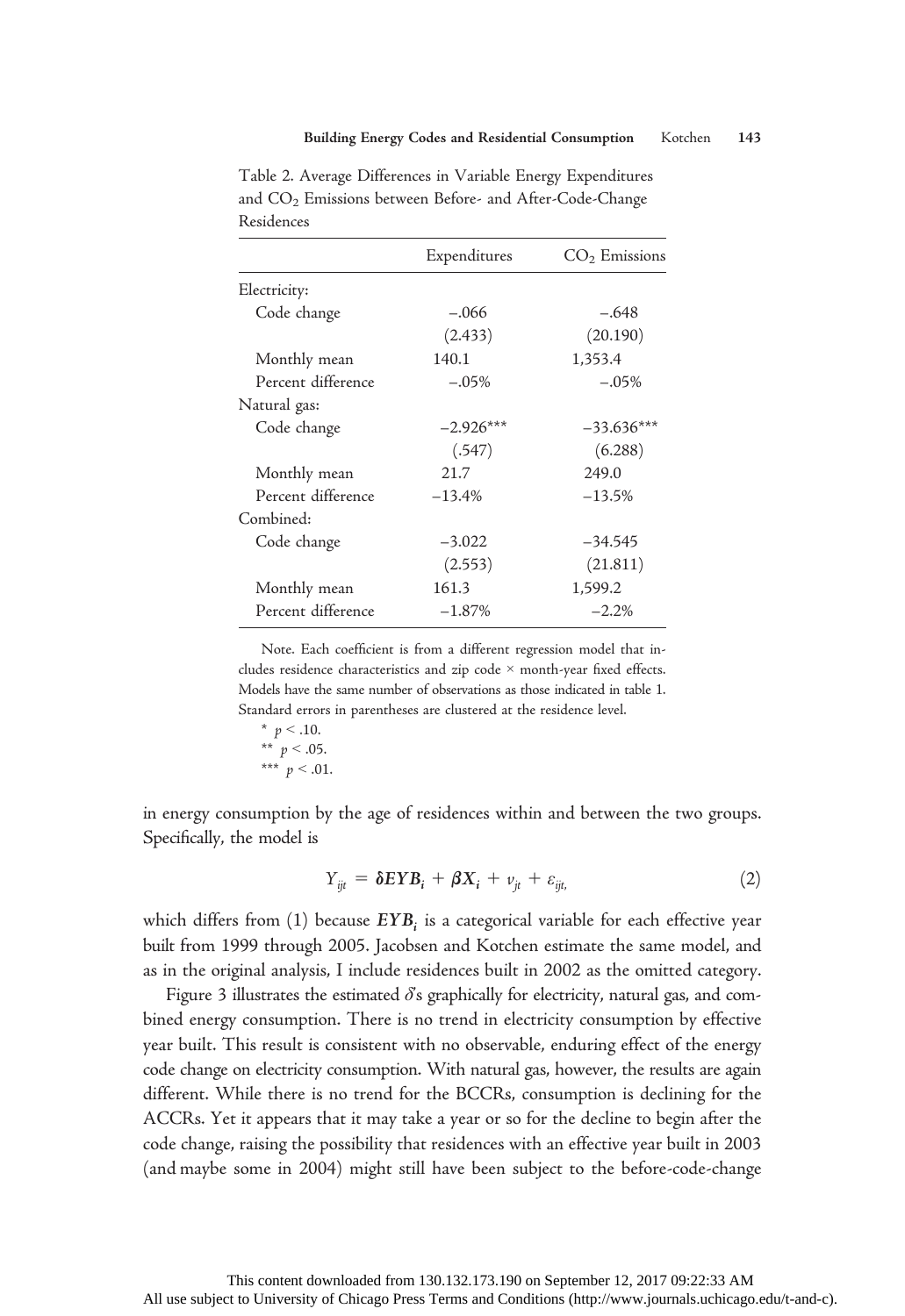

144 Journal of the Association of Environmental and Resource Economists March 2017

Figure 3. Overall differences in electricity, natural gas, and combined energy consumption among residences by effective year built, relative to those built in 2002, with 95% confidence intervals.

requirements. The results for combined energy consumption, which is effectively a weighted average of electricity and natural gas, more closely resemble those for natural gas. The important takeaway from the figure is that the trend in energy consumption appears to break around the time of the energy code change, suggesting that the code change had an effect on energy consumption, rather than the estimates simply capturing an age effect. $13$ 

#### 2.3. Yearly Differences

While the energy code change is associated with lower energy consumption overall, as measured with mmBtu, the results in table 1 clearly indicate that something different is happening over time with electricity compared to natural gas. This motivates closer scrutiny of how the estimated building code effects differ over time. Accordingly, I estimate additional models of the form

<sup>13.</sup> Jacobsen and Kotchen's figures 3 and 4 present results for electricity and natural gas using only the first 3 years of consumption data. Those reported here differ by clearly showing no code change effect on electricity, but a more clear effect on natural gas. Jacobsen and Kotchen did not provide separate estimates for combined energy consumption.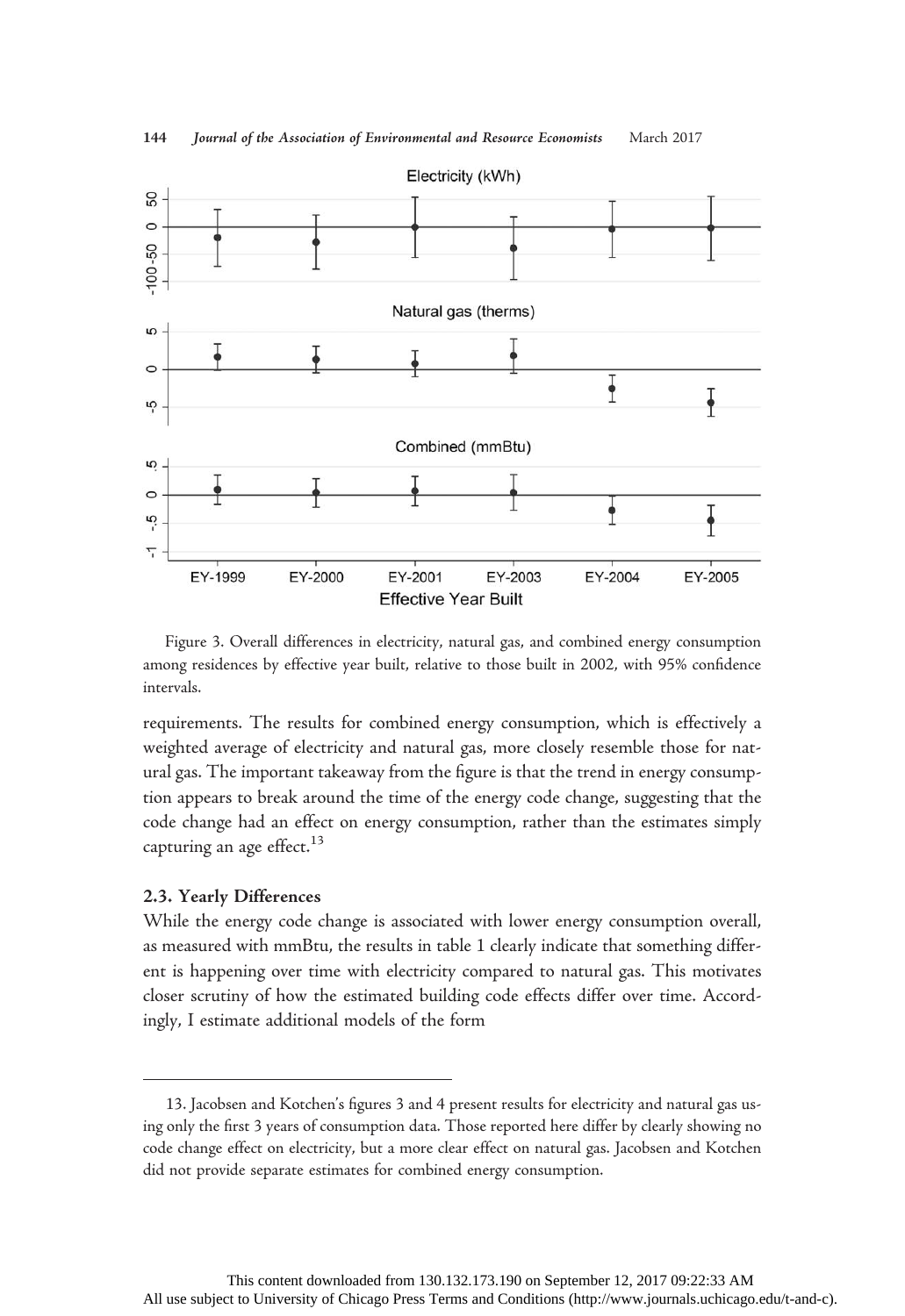Building Energy Codes and Residential Consumption Kotchen 145

$$
Y_{ijt} = \delta \text{CodeChange}_i \times \text{Year}_t + \beta X_i + v_{jt} + \varepsilon_{ijt}, \tag{3}
$$

where Year<sub>t</sub> is a categorical variable for each year in the sample. Estimation of this model yields distinct energy code effects for each year, where the  $\delta$ 's capture differences in the annual averages between BCCRs and ACCRs. I estimate separate models for electricity, natural gas, and mmBtu and report the results graphically.

Figure 4 includes all three sets of results. The  $\delta$ 's are scaled as a percentage difference from average consumption for the corresponding energy measure and year. It is worth keeping in mind that when the estimates are based on annual differences, there is less statistical power, yet the trend in point estimates is of primary concern here. The results for electricity illustrate an upward trend and clearly show how focusing on the first three years of data provides an overestimate of the electricity savings.<sup>14</sup> Indeed, ACCRs appear to consume even more electricity in the more recent years, despite initially consuming less. But the trend clearly differs for natural gas. After the first two years, the ACCRs consume significantly less natural gas, with point estimates ranging between 10% and 20% less, and the difference endures over time. Finally, the results for overall energy consumption indicate that ACCRs uniformly consume less energy, but the differences vary from year to year, with point estimates ranging between 2% and 10% less. In this case, we can see visually how the short-run estimate over three years is actually quite close to the 11-year estimate.

What might explain the pattern of differences for electricity and natural gas over the 11-year period? With respect to electricity, Levinson (2014) posits that such a pattern might arise because ACCRs are simply newer, and the newness effect might dissipate over time. Although better insulated when newly constructed, residences may quickly lose some of the tight envelope that increases initial efficiency. New heating and cooling systems are more likely to have clean and efficient air filters that are subsequently changed less regularly. It may also take the occupants of new residences time to fully move in and acquire the same set of appliances as those in older residences.

An alternative explanation for the electricity results is that, despite the small differences in the effective year built between BCCRs and ACCRs, occupants of the ACCRs may be different, perhaps younger and more likely to add members to a growing family. Younger families may also have relatively increasing demands for goods that use electricity in ways unaffected by the building code (e.g., televisions and electronics). In this case, however, the relative increase in electricity consumption in ACCRs over time would not mean the code change had no effect. Instead, it would raise questions about the identification assumption underlying the regression models for estimating average differences, a topic to which I return in section 3.

<sup>14.</sup> Recall that ACCRs are continuously entering the data set in 2004 and 2005. Estimates for these years are therefore based on a smaller set of ACCRs with monthly observations not uniformly spread over months of the year.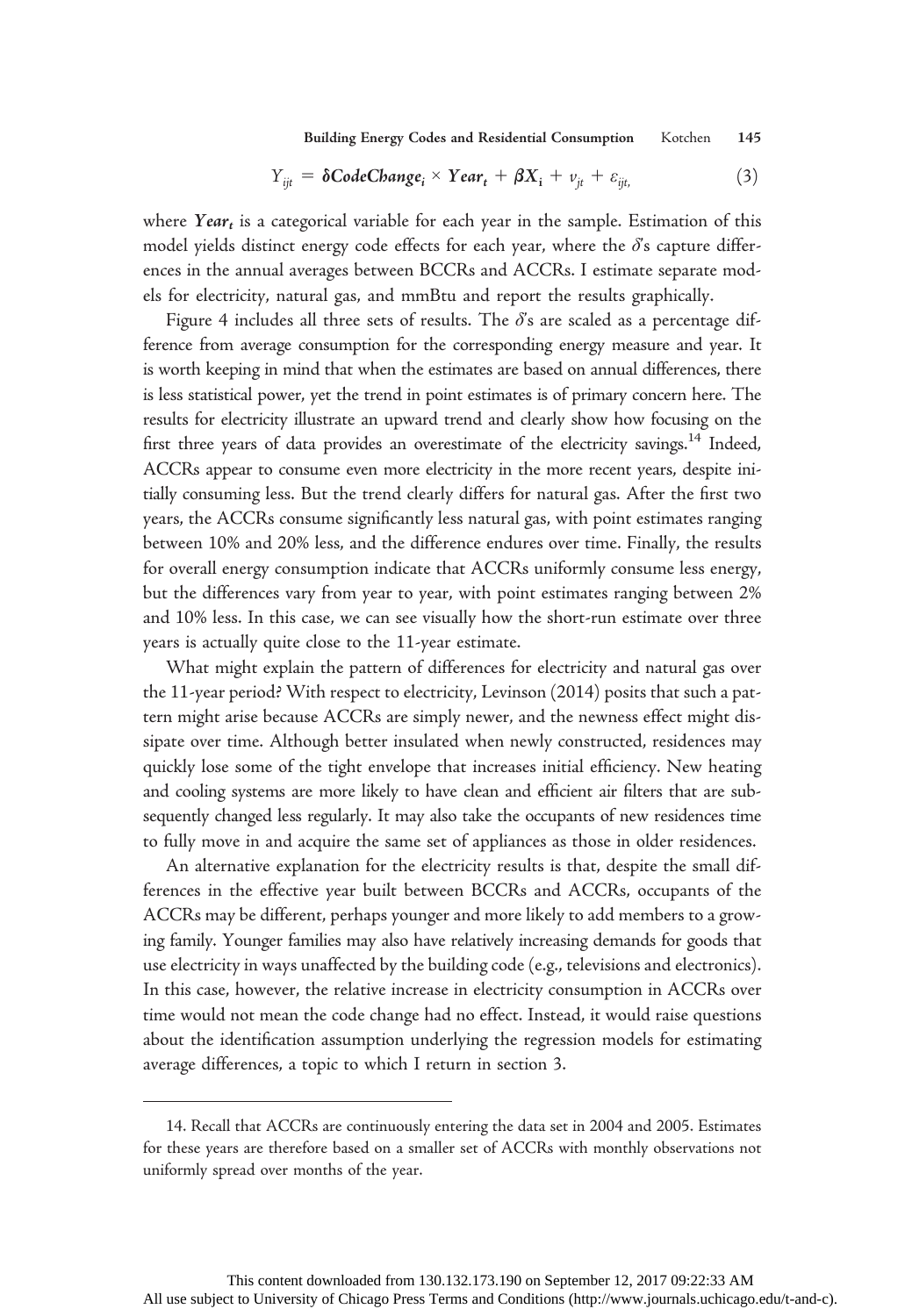

Figure 4. Annual differences in electricity, natural gas, and combined energy consumption between before- and after-code-change residences, with 95% confidence intervals.

The natural gas results show a consistent pattern of energy savings from the building code after the first two years. While there may be an initial adjustment period for natural gas consumption in new residences, perhaps because new occupants are learning to use systems, I prefer an explanation that simply discounts estimates for the first two years because all ACCRs are not yet fully included in the data set. That natural gas shows a consistent energy code savings beginning in 2006 is surely consistent and plausible given the focus of the code change on space and water heating, the main drivers of natural gas consumption other than cooking.

#### 2.4. Monthly Differences

A fourth set of models examines differences in electricity and natural gas consumption over months of the year. Jacobsen and Kotchen conducted this analysis to show that ACCRs consumed less electricity in the summer and less natural gas in the winter, because of lower energy demand for air conditioning and heating, respectively. Here I examine the patterns of monthly consumption with models of the form

$$
Y_{ijt} = \delta CodeChange_i \times Montb_t + \beta X_i + v_{jt} + \varepsilon_{ijt}, \qquad (4)
$$

where Month<sub>t</sub> is a categorical variable for month of the year. In this case, the  $\delta$ 's provide estimates of the differences in consumption between before- and after-code-change residences for each month of the year.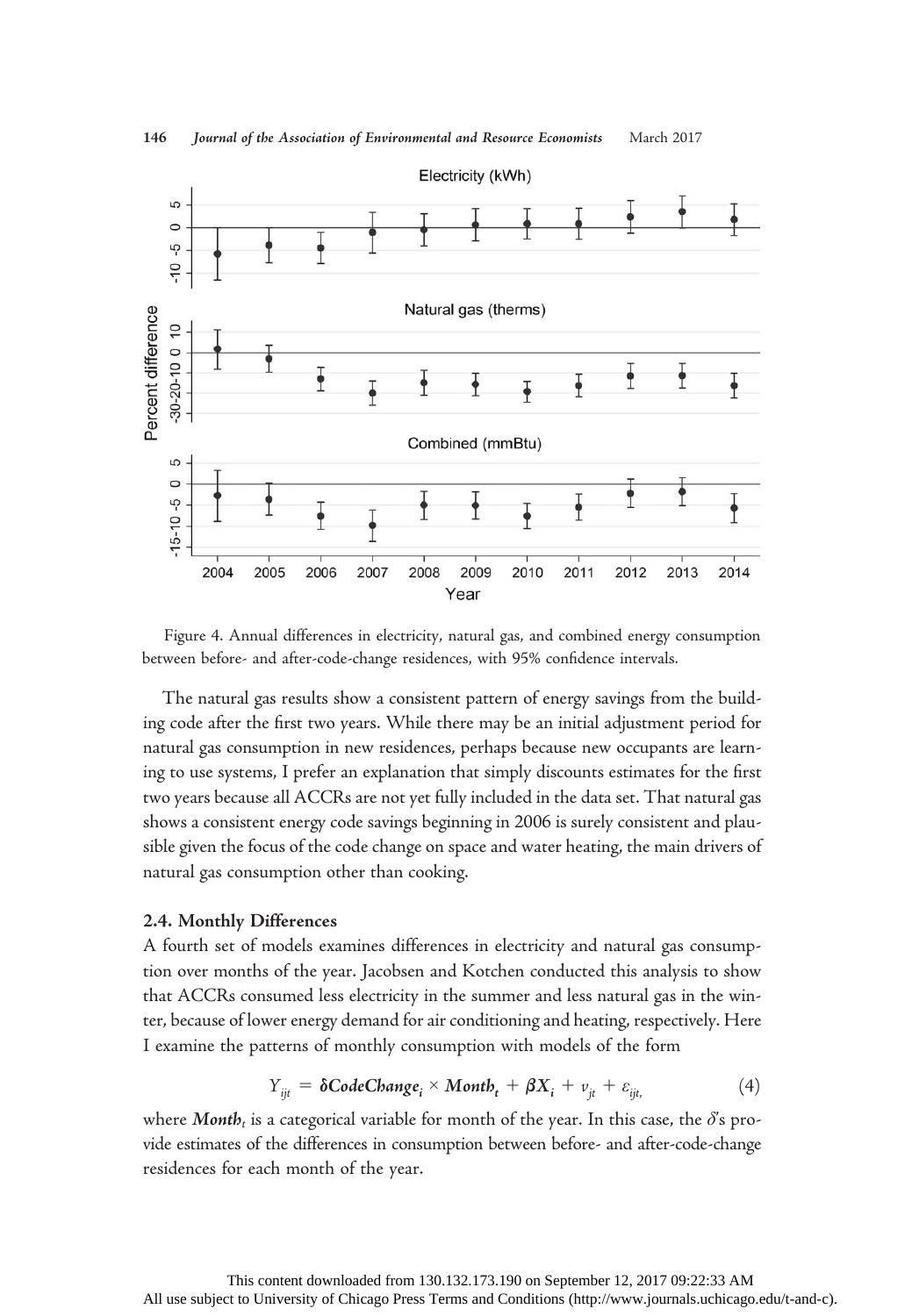

Figure 5. Monthly differences in electricity and natural gas consumption between before and after code change residences, 2004–6 and all data through 2014, with 95% confidence intervals.

Figure 5 illustrates the results graphically for electricity and natural gas.<sup>15</sup> I report results using the original 2004–6 data and the full set of data through 2014. The top panel shows the pattern for electricity described by Jacobsen and Kotchen: using data 3 years after the code change, there are no differences in electricity consumption between before- and after-code-change residences during the colder and winter months, but the ACCRs consume less electricity during the hotter and summer months when demand for air conditioning is greater.<sup>16</sup> When using all the data through 2014, the profile of electricity consumption remains the same, yet the difference between beforeand after-code-change residences tends to be greater across all months of the year. We have already established in figure 4 that electricity consumption is increasing over time in the ACCRs compared to the BCCRs, and figure 5 shows that the increase

<sup>15.</sup> I do not report the results for mmBtu because the reason for estimating monthly differences is to gain insight into the seasonal patterns of consumption for the original sources of energy demand, electricity and natural gas. But, of course, similarly formatted results for mmBtu are available upon request.

<sup>16.</sup> The results presented here are based on models with zip code by month-year fixed effects rather than simply month-year fixed effects as shown in Jacobsen and Kotchen's figures 1 and 2.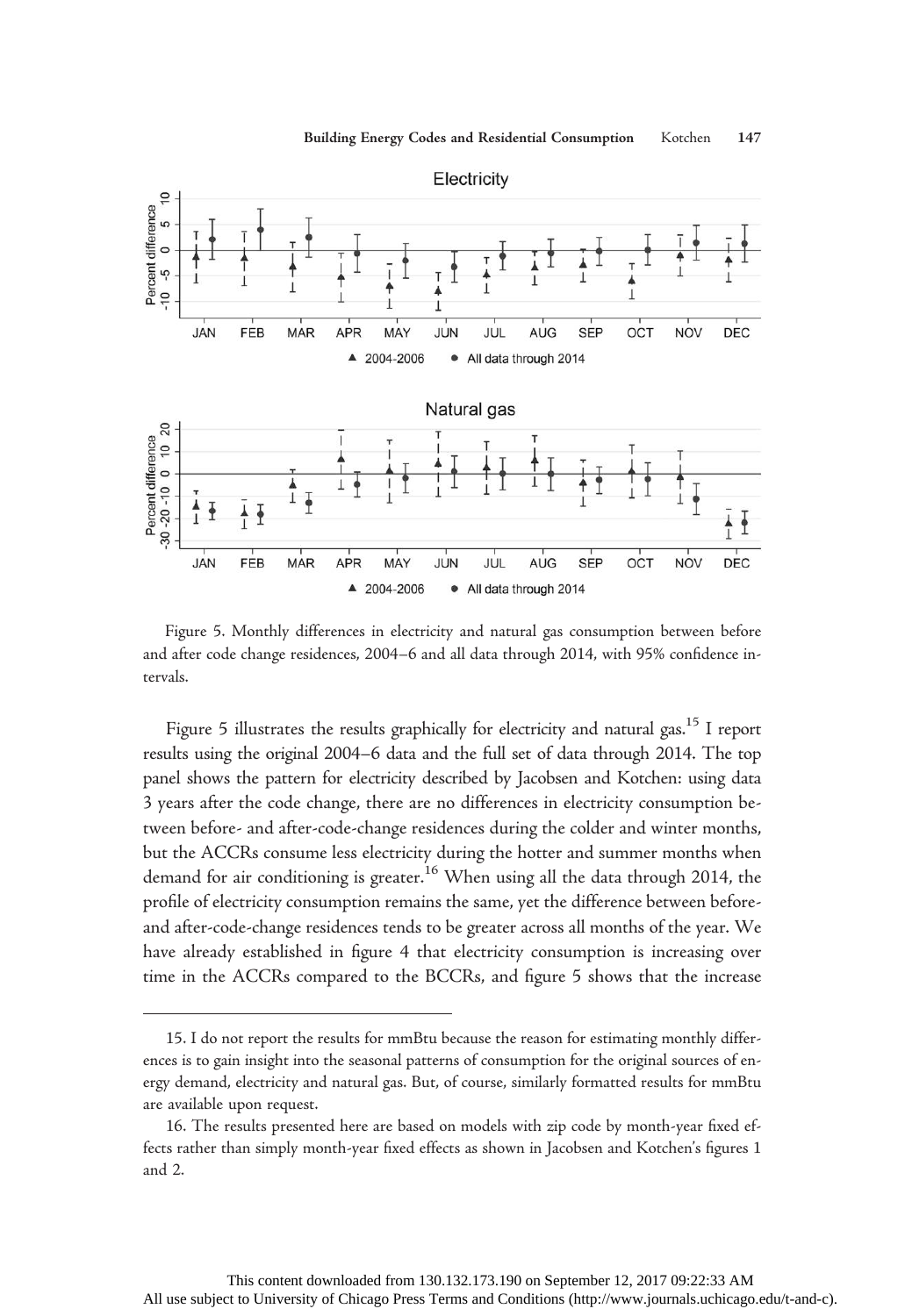occurs because of greater baseline demand rather than a seasonal effect.<sup>17</sup> The natural gas results in the bottom panel reveal lower consumption of natural gas in ACCRs in the colder and winter months, indicating greater efficiency with heating. With natural gas, however, there does not appear to be an increasing or decreasing trend over months of the year when using the full set of data, and this is consistent with the ACCRs consuming uniformly less natural gas in figure 4.

## 3. DIFFERENCES IN WEATHER RESPONSIVENESS

An advantage of the analysis in the previous section is that it yields an estimate of the average effect of the building code change on residential energy consumption. A disadvantage of the approach is potential vulnerability to omitted variable bias. If there is some unobserved variable that is correlated with energy consumption and the BCCR-ACCR categorization, for reasons unrelated to the building code change, then the estimates could be biased. As discussed previously, examples include differences in families that purchased homes in Gainesville a few years later, and differences in the stock of appliances in newer residences.

To address these concerns, I estimate models to test for differences in the way BCCRs and ACCRs adjust energy consumption in response to weather shocks. The approach is essentially a difference-in-differences strategy that takes account of unobservable, time-invariant heterogeneity with the inclusion of residence fixed effects. While Jacobsen and Kotchen estimate similarly specified fixed effects models for electricity and natural gas consumption separately, I focus here on the combined measure of mmBtu.<sup>18</sup> The combined measure is preferable because, as mentioned previously, it yields an overall effect that accounts for potential substitution between electricity and natural gas.

The first model takes the form

$$
Y_{it} = \delta \text{CodeChange}_{i} \times [ACDD_{t}, AHDD_{t}] + \beta [ACDD_{t}, AHDD_{t}] + \text{Montb}_{t} + \text{Year}_{t} + \mu_{i} + \varepsilon_{it}, \tag{5}
$$

where the dependent variable is monthly mmBtu consumption, the code change indicator is interacted with the weather variables,  $\textit{Month}_t$  is a set of month of year dum-

<sup>17.</sup> Although I do not find evidence for it here, a seasonal effect of comparatively increasing demand for electricity in the summer by ACCRs would be consistent with an air conditioning rebound effect.

<sup>18.</sup> Though not reported here, I also estimated separate models for electricity and natural gas. The specifications are identical to those in J&K's analysis but with the expanded data set through 2014. The main results continue to hold, whereby ACCRs are less responsive in electricity due to ACDD and less responsive in natural gas due to AHDD. These results are available upon request.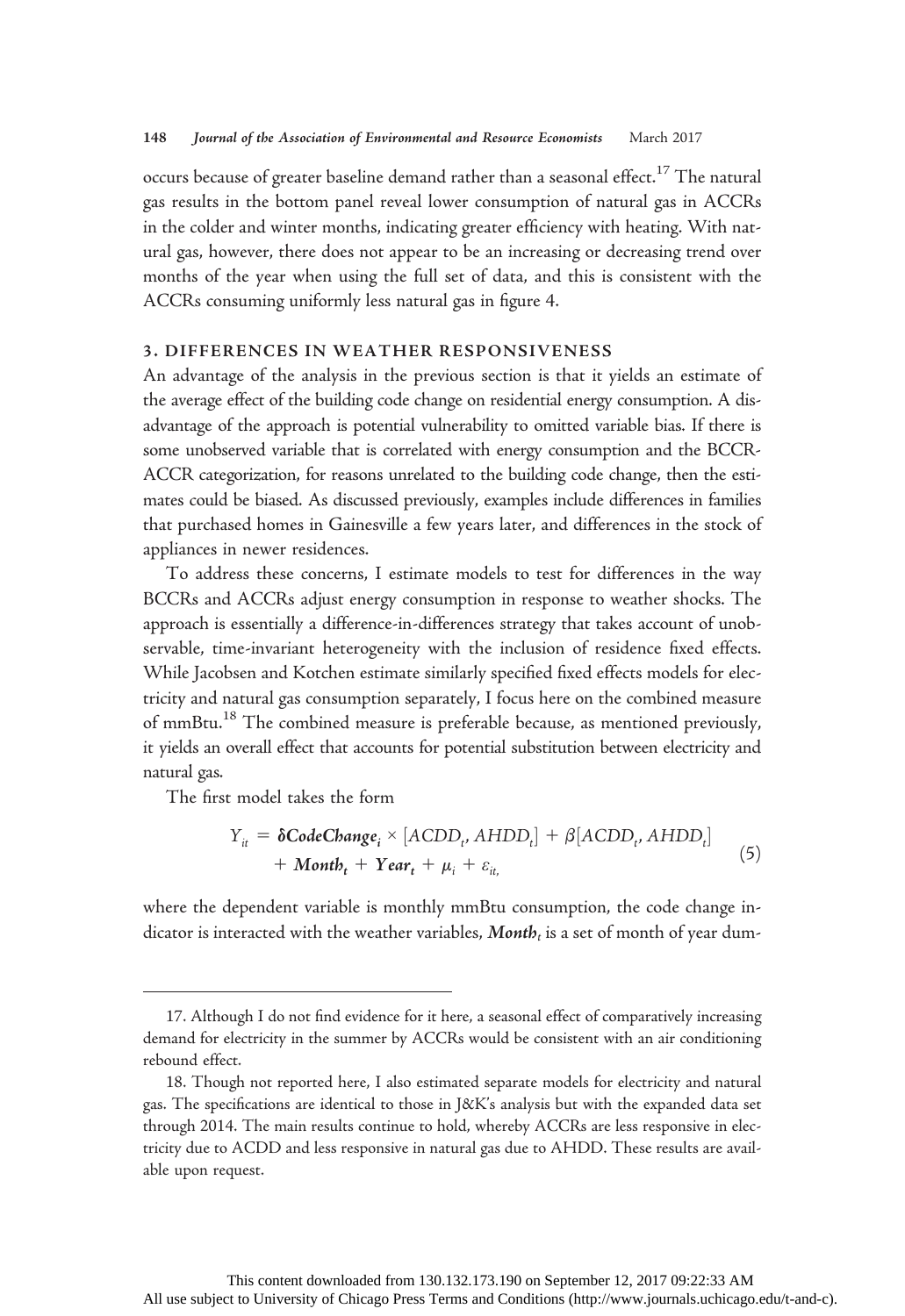mies, Year<sub>t</sub> is a set of year dummies, and  $\mu_i$  is a residence fixed effect. The model provides estimates of how temperature variation affects monthly energy consumption in the BCCRs (the  $\beta$ 's) and how the estimates differ in the ACCRs (the  $\delta$ 's).

Two other specifications provides alternative estimates of the difference in differences—that is, the  $\delta$ 's—but control for the direct weather effects more flexibly. One specification is

$$
Y_{it} = \delta \text{CodeChange}_{i} \times [ACDD_{t}, AHDD_{t}] + v_{t} + \mu_{i} + \varepsilon_{it}, \tag{6}
$$

where  $v_t$  represents month-year fixed effects. Note that the weather variables do not enter on their own because with one weather station, they are not separately identified from the month-year fixed effects. The other specification is the same except for the inclusion of zip code by month-year fixed effects,, as specified in previous models.

Table 3 reports the results of all three models using all of the data through 2014. The results of specification (5), reported in the first column, show the unsurprising result that greater ACDD and AHDD in a month increases energy consumption. This is reflected in the positive and statistically significant estimates of  $\beta_{ACDD}$  and

|                                                          |            | mmBtu      |            |
|----------------------------------------------------------|------------|------------|------------|
|                                                          | (1)        | (2)        | (3)        |
| Code change $\times$ ACDD ( $\delta_{\rm \Lambda CDD}$ ) | $-.014***$ | $-.013***$ | $-.009**$  |
|                                                          | (.004)     | (.004)     | (.004)     |
| Code change $\times$ AHDD ( $\delta$ <sub>AHDD</sub> )   | $-.118***$ | $-.112***$ | $-.093***$ |
|                                                          | (.011)     | (.011)     | (.010)     |
| ACDD $(\beta_{ACDD})$                                    | $.115***$  | $\cdots$   | $\cdots$   |
|                                                          | (.004)     |            |            |
| AHDD $(\delta_{\text{AHDD}})$                            | $.403***$  | $\cdots$   |            |
|                                                          | (.007)     |            |            |
| Month dummies                                            | Yes        | No         | No         |
| Year dummies                                             | Yes        | No         | No         |
| Month-year dummies                                       | No         | Yes        | No         |
| Zip code $\times$ month-year dummies                     | No         | No         | Yes        |
| Residence fixed effects                                  | Yes        | Yes        | Yes        |
| R-squared (within)                                       | .273       | .286       | .331       |
| Observations                                             | 254,467    | 254,467    | 245,467    |

Table 3. Difference-In-Differences Estimates of Energy Consumption due to Weather Variability, 2004–14

Note. Standard errors are clustered at the residence level.

<sup>\*</sup>  $p < .10$ .

<sup>\*\*</sup>  $p < .05$ .

<sup>\*\*\*</sup>  $p < .01$ .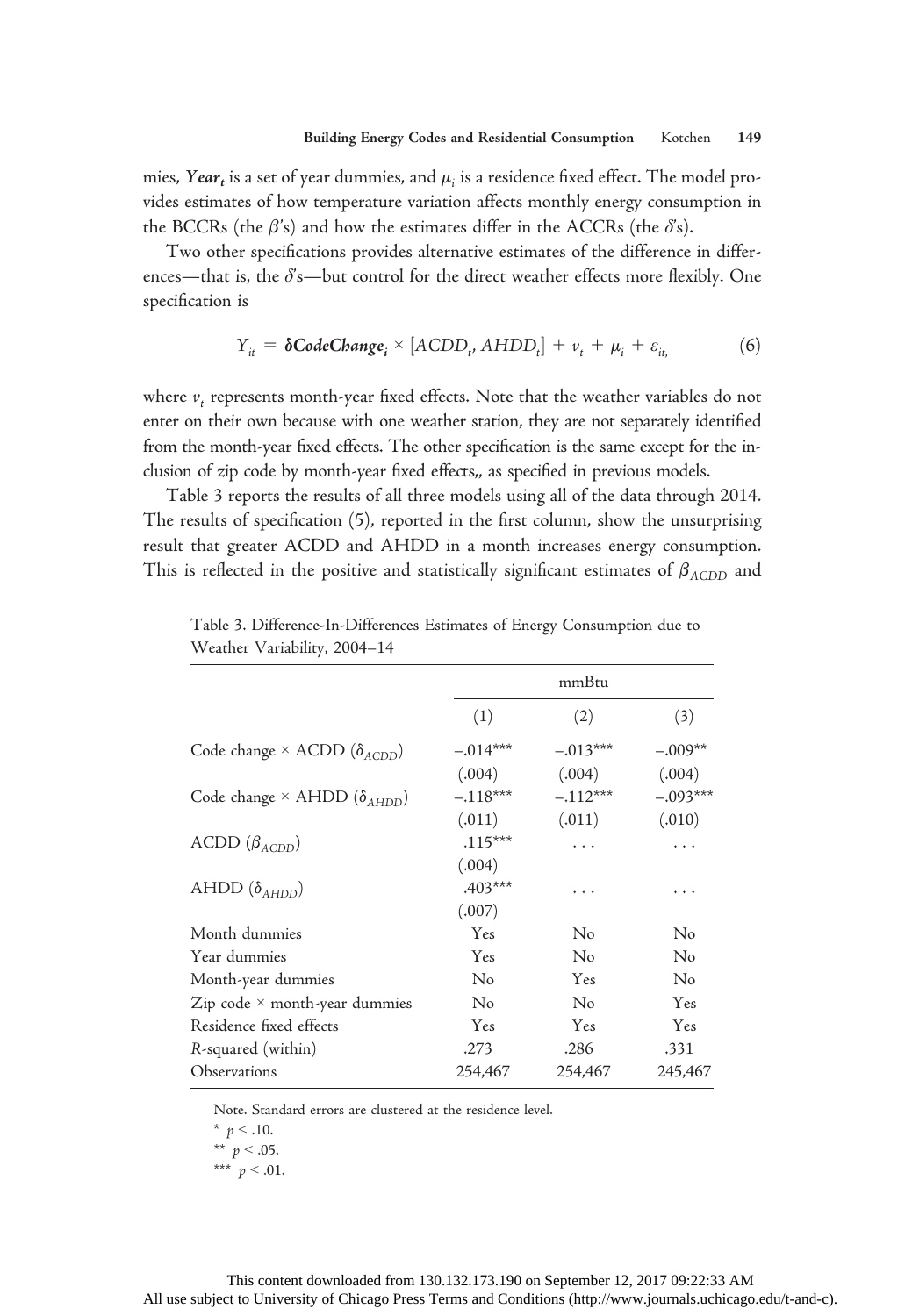$\beta_{AHDD}$ , as well as a the linear combinations  $\beta_{ACDD} + \delta_{ACDD}$  and  $\beta_{AHDD} + \delta_{AHDD}$ . The results also show that the before- and after-code-change residences respond differently, as indicated by the negative and statistically significant estimates of  $\delta_{A C D D}$  and  $\delta$ <sub>AHDD</sub>. Specifically, the ACCRs increase energy consumption by less than the BCCRs, and this is consistent with the ACCRs being more energy efficient. The same results hold with similar magnitudes and statistical significance for the more flexible models in columns 2 and 3.19

To get a sense for the magnitude of how much BCCRs and ACCRs differ in their responsiveness, it is useful to focus on the results in column 1. Specifically, the ratios of coefficients  $\delta_{A CDD}/\beta_{A CDD} = -0$ . 123 and  $\delta_{A HDD}/\beta_{A HDD} = -0$ . 292 have useful interpretations.<sup>20</sup> The first implies that a unit increase in the monthly ACDD causes the ACCRs to increase energy consumption by 12% less on average than the BCCRs. The second implies that a unit increase in the monthly AHDD causes the ACCRs to increase energy consumption by 29% less on average than the BCCRs. These magnitudes suggest that the building code change had a substantial effect on tempering energy consumption in response to more extreme temperatures.

Because we have seen important differences in how the building code affects energy consumption over time, it is worth considering how the estimated differences in responsiveness to weather shocks might change over time. The final model that I estimate expands on specification (5) as follows:

$$
Y_{it} = \delta \text{CodeChange}_{i} \times [ACDD_{t}, AHDD_{t}] \times Year_{t} + \beta [ACDD_{t}, AHDD_{t}]
$$
  
 
$$
\times Year_{t} + Montb_{t} + Year_{t} + \mu_{i} + \varepsilon_{it}, \qquad (7)
$$

where Year<sub>t</sub> is interacted with the weather variables to estimate the coefficients of interest separately for each year. Then, after estimating the model, I derive the ratio  $\delta_{kt}/\beta_{kt}$  for  $k = ACDD$ , AHDD and  $t = 2004$  ... 2014 along with the 95% confidence intervals (see n. 20 for details) and report the results graphically in figure 6.

<sup>19.</sup> Studying California residences over decades, Chong (2012) and Levinson (2014) find evidence that more recently constructed houses subject to more stringent building codes increase electricity consumption more in response to hotter weather. Chong (2012) explains his results for Riverside, California, as increased air conditioning ownership having outweighed other energy-saving impacts. While Levinson (2014) is able to control for air conditioning ownership over a broader geographic area, the same explanation could underlie his results because his models control for average air conditioning effects without allowing electricity responsiveness to vary differently among residences with and without air conditioning.

<sup>20.</sup> These ratios are nonlinear combinations of two coefficients. Test statistics are derived using the delta method, and both ratios are statistically different from zero at the 99% level. The 95% confidence intervals for the ACDD and AHDD ratios are (–0.186, –0.059) and (–0.340, –0.243), respectively.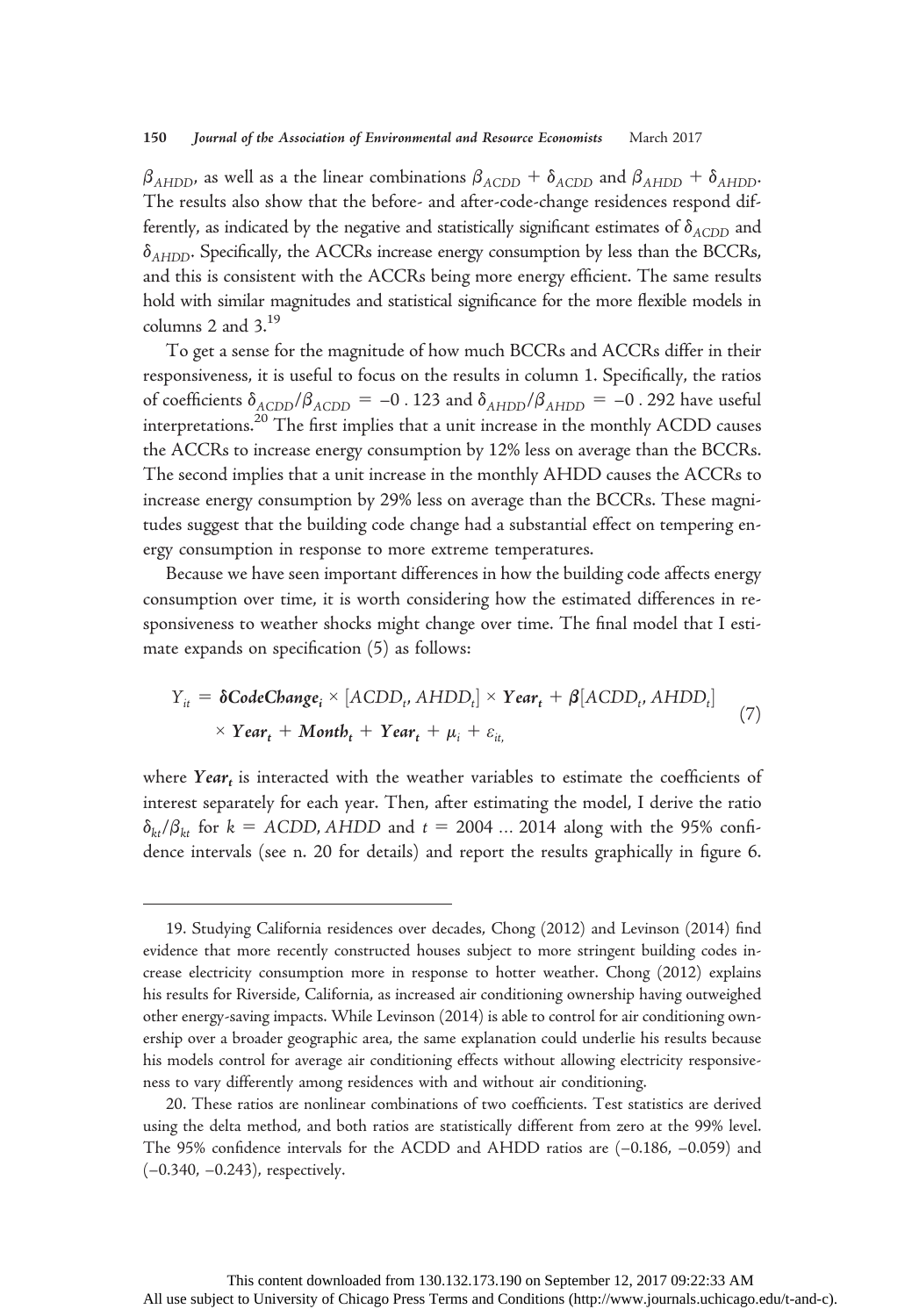

Figure 6. Annual difference in differences in energy consumption responsiveness between before- and after-code-change residences due to weather variability, with 95% confidence intervals.

Despite the very different empirical strategy from that in section 2, there is a now familiar pattern to the results. Soon after the building code change, ACCRs increase energy consumption significantly less in response to more ACDD, and this suggests greater efficiency with air conditioning.<sup>21</sup> But the difference between before- and aftercode-change residences appears to dissipate over time, until there is no evidence of an energy code affect about 8 years later. This pattern is clearly consistent with a relative newness effect in ACCRs that is not enduring. In contrast, the difference in responsiveness to AHDD appears roughly constant over the 11 years and is always statistically different from zero, with point estimates ranging between 20% and 30%. This result suggests that the energy code had real effects on the efficiency of residences for heating, and this tracks the previous findings for natural gas.

# 4. CONCLUSION

This paper considers the question of whether building energy codes actually save energy. Using more than a decade's worth of billing data for residences in Gainesville,

<sup>21.</sup> The large confidence interval for the point estimate in 2007 is most likely the result of having fewer observations to estimate an effect for that year. Recall the missing data mentioned in n. 7.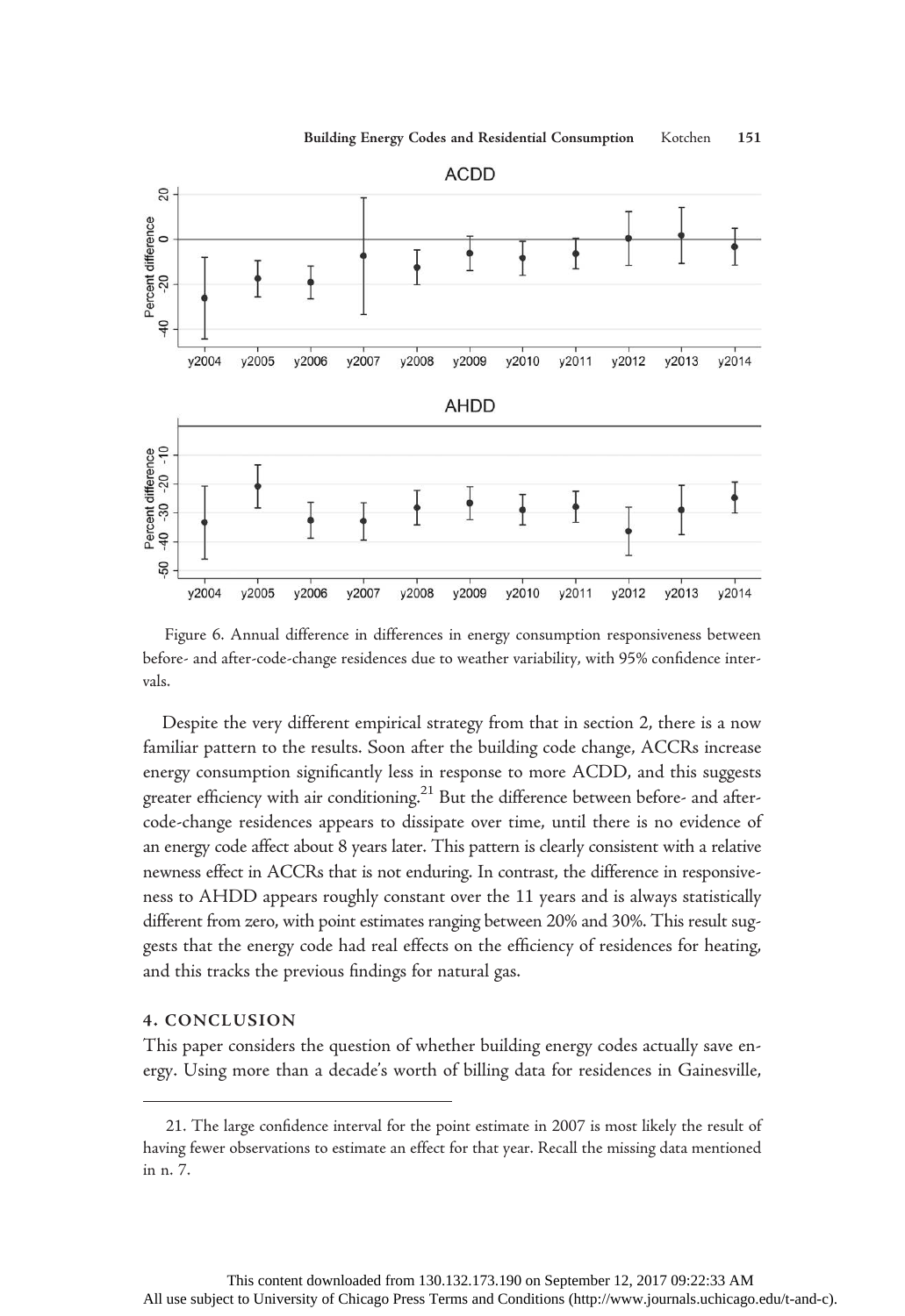#### 152 Journal of the Association of Environmental and Resource Economists March 2017

Florida, the answer is yes, but the results differ for electricity and natural gas. Despite what appears to be an initial code change effect that reduces electricity consumption, the difference between before- and after-code-change residences disappears after a few years. In contrast, the code change has a significant and enduring effect on natural gas consumption, causing a reduction of more than 10%. Both the electricity and natural gas results are consistent with the way before- and after-codechange residences respond to weather shocks. In particular, ACCRs increase natural gas consumption by nearly 30% less than BCCRs in response to marginally colder weather.

Comparison of results from the present paper to those in Jacobsen and Kotchen's original study yields two important methodological insights. First, future studies that take advantage of the discontinuity design of comparing before- and after-code-change residences should wait several years after the code change before using billing data for analysis. Second, evaluation of building codes should not focus exclusively on electricity consumption, which has been the case in most previous studies. Energy codes seek to improve the efficiency of space heating, space cooling, and water heating. While natural gas is used primarily for these purposes, a growing share of residential electricity consumption is for other uses, including appliances, electronics, and televisions. There is also the potential for substitution among energy sources for home heating and many appliances (e.g., clothes dryers and hot water heaters). Unfortunately data on energy sources for different uses are not available for this study, but the estimates of combined energy consumption seek to account for such substitution. In addition to estimating the overall energy effect, I consider the effect on energy expenditures and  $CO<sub>2</sub>$ emissions, which are effectively different weighting approaches that place more emphasis on electricity than natural gas. While there is statistically significant evidence of overall energy savings, the evidence is weaker for savings on utility bills and reducing  $CO<sub>2</sub>$ emissions.

Finally, the results of this study have broader implications for the evaluation of energy efficiency policies. While a growing number of studies find that engineering forecasts significantly overestimate realized savings of efficiency investments, this does not appear to be the case with Florida's building code. Forecasts predicted that the 2002 code change would translate into a 2% increase in residential energy efficiency. The revised estimate here is very close to the forecast: a 2.9% savings in overall energy use. Nevertheless, this savings does not necessarily imply that building codes are an efficient or even desirable policy. Following the same approach outlined by Jacobsen and Kotchen, the revised estimates imply social and private payback rates of about 10 and 16 years (up from 4 to 6), respectively. Whether Florida homeowners would find this private payback rate desirable, and how the social net benefits from building codes might compare to other policy instruments to promote energy efficiency are open and important questions for future research.